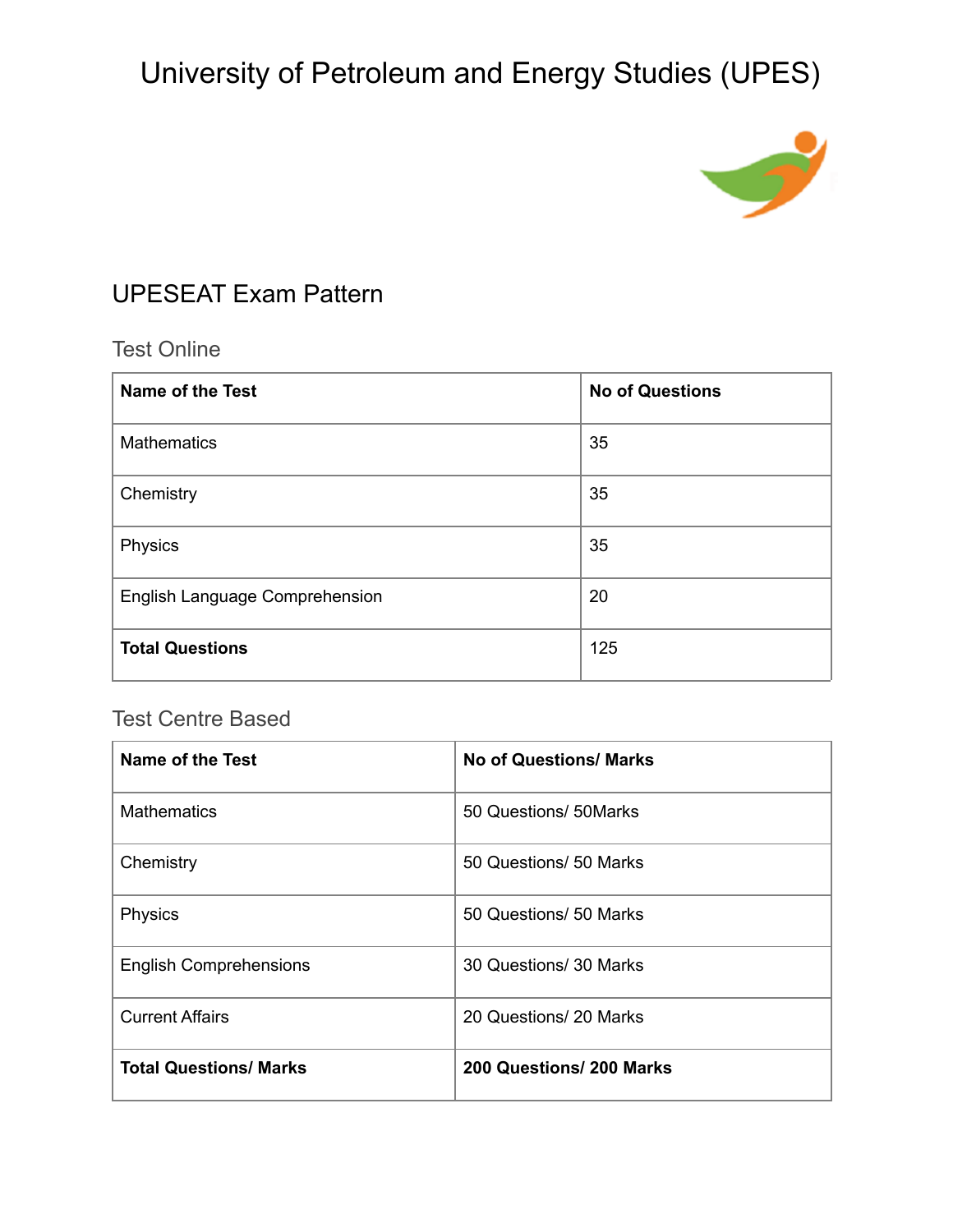

## Download UPESEAT Syllabus - Subject Wise

### **Chemistry**

- Some basic concepts in Chemistry
- The States of Matter
- Atomic Structure
- Chemical Bonding and Molecular Structure
- Chemical Thermodynamics
- Solutions
- Equilibrium
- Redox Reactions and Electrochemistry
- Chemical Kinetics
- Surface Chemistry
- Classification of Elements and Periodicity in Properties
- General Principles and Process of Isolation of Metals
- Hydrogen
- S-Block Elements
- P-Block Elements
- F-Block Elements
- D and F-Block Elements
- Environmental Chemistry
- Purification and Characterization of organic compounds
- Hydrocarbons
- Organic Compounds Containing Oxygen
- Organic Compounds Containing Nitrogen
- Biomolecules
- Chemistry in Everyday Life

#### Physics

- Physics and Measurement
- Kinematics
- Laws of Motion
- Work Energy and Power
- Rotational Motion
- Gravitation
- Properties of Solids and Liquids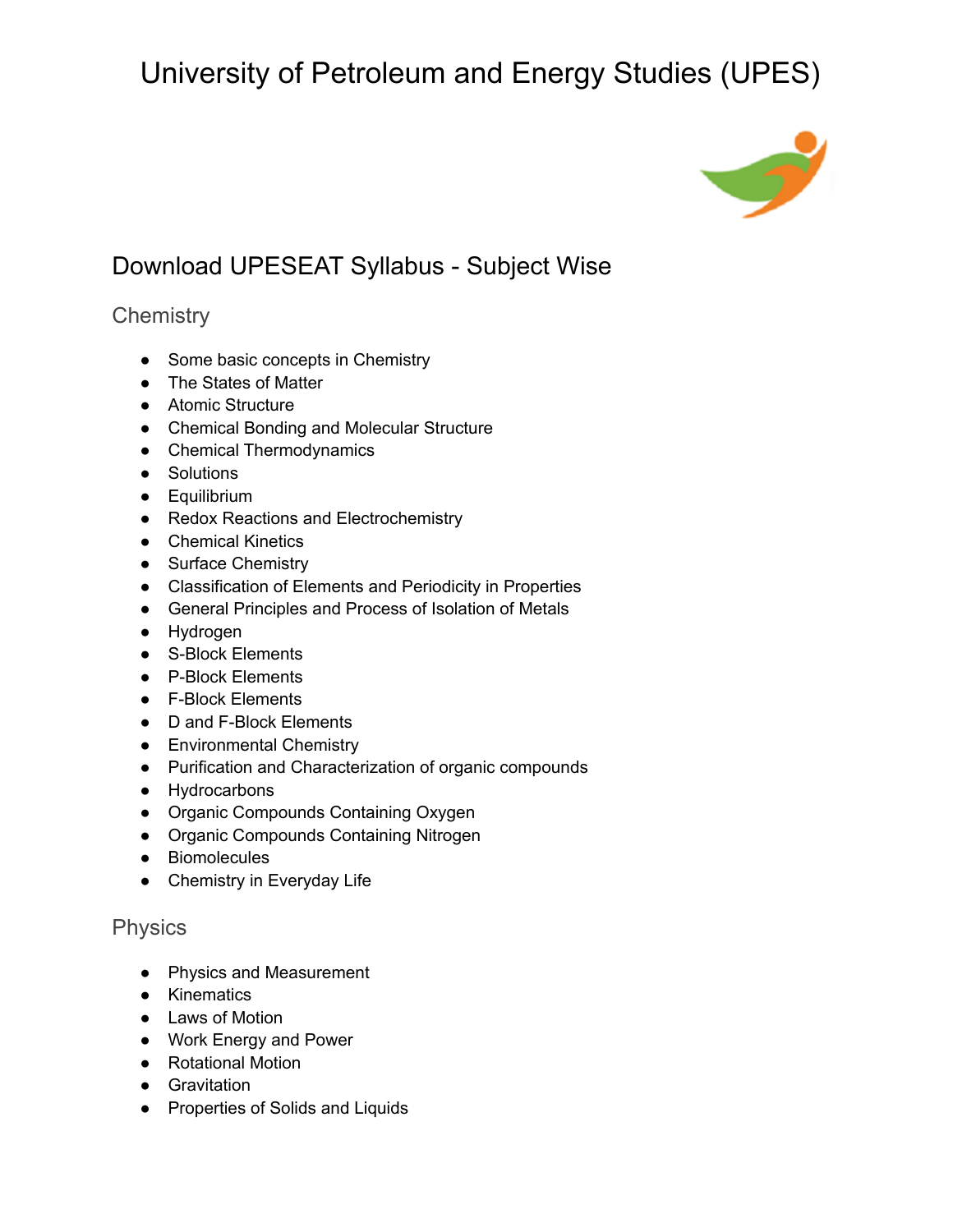

- Thermodynamics
- Theory of Gases
- Oscillation and Waves
- Electrostatics
- **•** Electricity
- Magnetic Effect of Current and Magmatism
- <https://exams.freshersnow.com/>
- Electromagnetic waves
- Dual Nature of Matter and Radiation
- Atoms and Nuclei
- Electronic Devices
- Communication Systems

#### **Mathematics**

- Sets, Relations, and Functions
- Complex Numbers and Quadratic Equation
- Matrix and Determinants
- Permutations and Combinations
- Binomial Theorem and its simple application
- Sequence and series
- Limit, Continuity, and Differentiability
- Integral Calculus
- Differential Equation
- Coordinate Geometry
- Three-Dimensional Geometry
- Vector Algebra
- Statistics and Probability
- Trigonometry
- Mathematical Reasoning
- Approximation

#### General Awareness

- Current Affairs
- Authors
- International & National Organizations
- Abbreviations